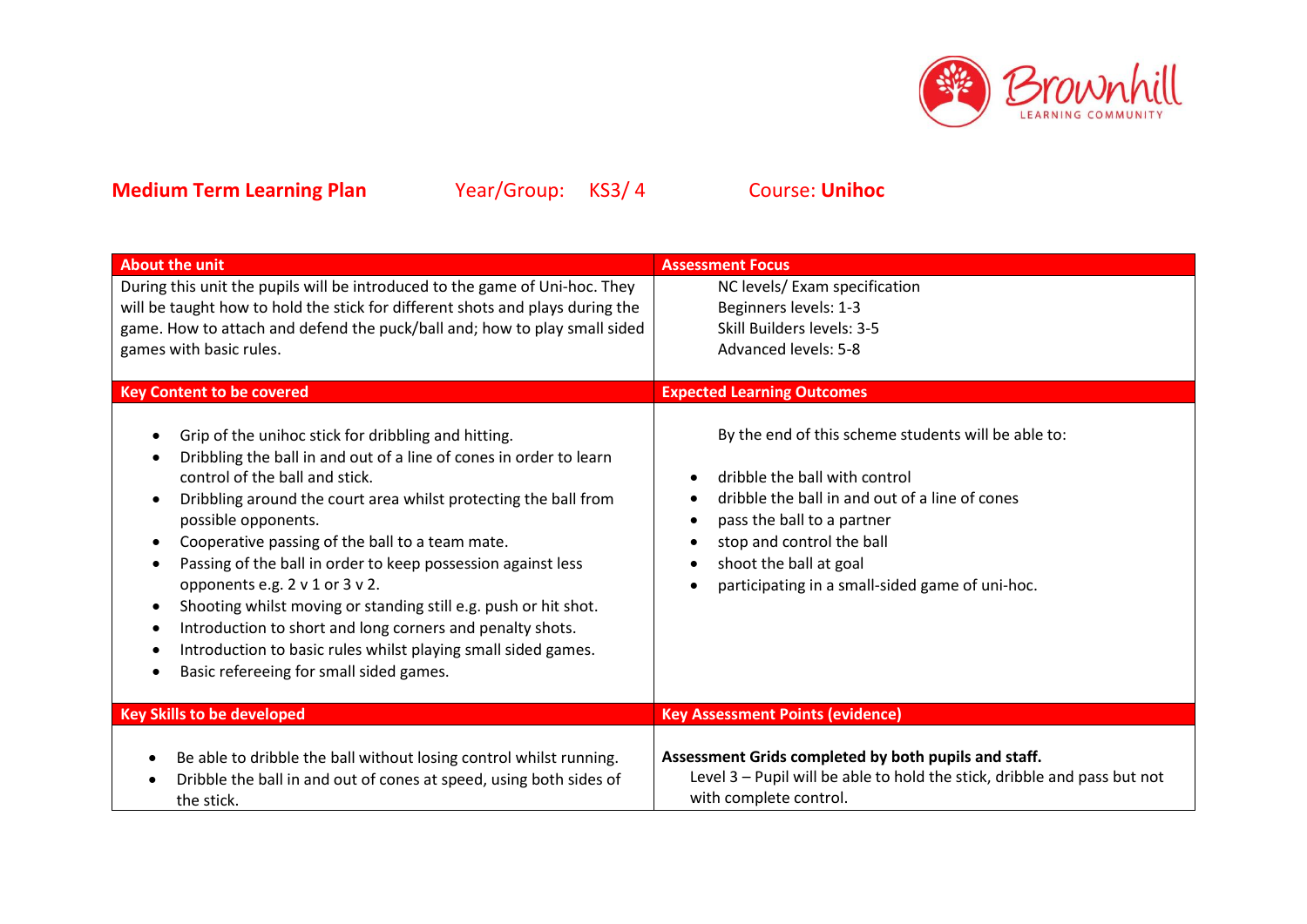

| Pass the ball to a partner successfully whilst moving with the ball.<br>$\bullet$<br>Use two ways to stop and control the ball, either by getting down<br>$\bullet$<br>or, by using the stick to 'meet' the ball and then bring it in.<br>Whilst moving quickly, shoot at goal by using either a push pass or<br>a hit.<br>Participate in small sided games and can get free with the ball<br>whilst being marked by using a variety of tactics so, that they can<br>pass to other team mates.<br>Differentiation occurs when a weaker player might accidently use<br>$\bullet$<br>their foot and with whistle will not be blown. However, a more<br>skilful player will be pulled up. Choose the use the faster ball or<br>the slower puck during game play. | Level 5 - Pupil will be able to participate in small sided games using the<br>skills taught but passes/shots will not always be successful.<br>Level 8 - Pupil will participate fully in small sided games and be able to<br>read the game correctly, confident in their abilities.                  |
|---------------------------------------------------------------------------------------------------------------------------------------------------------------------------------------------------------------------------------------------------------------------------------------------------------------------------------------------------------------------------------------------------------------------------------------------------------------------------------------------------------------------------------------------------------------------------------------------------------------------------------------------------------------------------------------------------------------------------------------------------------------|------------------------------------------------------------------------------------------------------------------------------------------------------------------------------------------------------------------------------------------------------------------------------------------------------|
| <b>Language for Learning</b>                                                                                                                                                                                                                                                                                                                                                                                                                                                                                                                                                                                                                                                                                                                                  | Links to EBD/ personal, social and emotional needs                                                                                                                                                                                                                                                   |
| Court area and lines<br>Technique of learned shots.<br>Rules of the game and how to score during game play.<br>Penalties including corners.<br>Key terminology and names of different skills.                                                                                                                                                                                                                                                                                                                                                                                                                                                                                                                                                                 | L1 - Is attentive and has an interest in school work.<br>L4 - Works efficiently in a group/team.<br>C3 - Only interrupts and seeks attention appropriately.<br>C4 - Is physically and verbally peaceable.<br>C5 - Respects property/equipment.<br>E5 - Is emotionally stable and shows self-control. |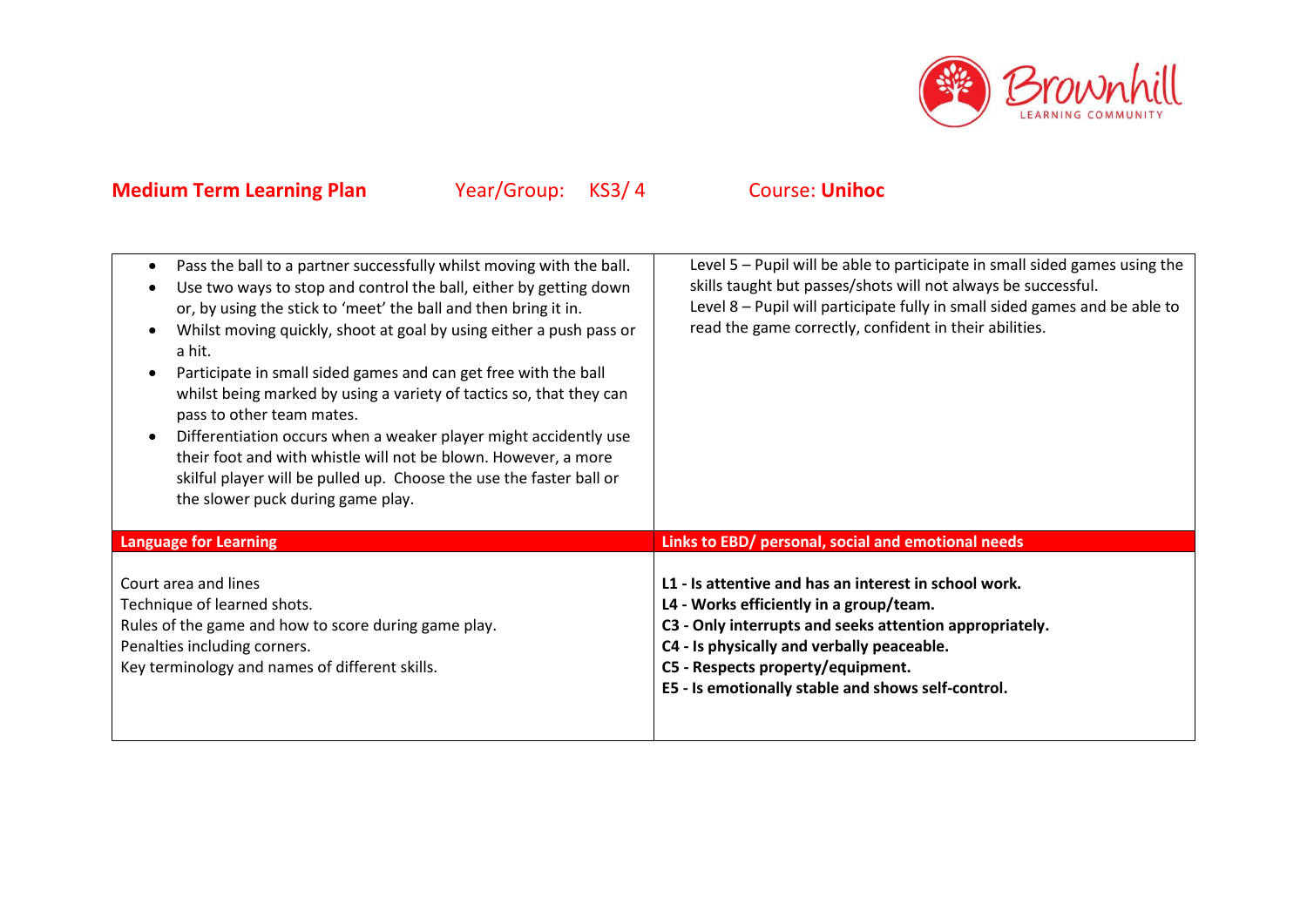

| <b>Session</b> | <b>Learning Objectives</b>                                                                    | <b>Content to be covered</b>                                       | <b>Suggested Pedagogy/Teaching</b>                                                                                                                                                                                                                                                                                                                                                                                                                                                                                                                                                     | <b>Learning Outcomes</b>                                                                                                                                                                              |
|----------------|-----------------------------------------------------------------------------------------------|--------------------------------------------------------------------|----------------------------------------------------------------------------------------------------------------------------------------------------------------------------------------------------------------------------------------------------------------------------------------------------------------------------------------------------------------------------------------------------------------------------------------------------------------------------------------------------------------------------------------------------------------------------------------|-------------------------------------------------------------------------------------------------------------------------------------------------------------------------------------------------------|
|                |                                                                                               |                                                                    | <b>Activities</b>                                                                                                                                                                                                                                                                                                                                                                                                                                                                                                                                                                      | (Assessment/Level<br>descriptors for this lesson)                                                                                                                                                     |
| $\mathbf{1}$   | Pupils will be able to hold<br>the stick correctly and use<br>both sides whilst<br>dribbling. | Introduction to unihoc - holding the<br>stick and basic dribbling. | Pupils will be shown the equipment<br>and how to hold the stick. Their<br>writing hand is always at the top of<br>the stick. This is their controlling<br>hand. The non-writing hand holds<br>the stick lower down to support it.<br>Dribbling around lines on<br>the floor trying to change<br>direction and keep control.<br>Dribbling around cones -<br>2)<br>non-competitive, returning<br>to the start so that the next<br>person goes.<br>Dribbling races<br>3)<br>Game play - with benches as goals.<br>No rules (these will be introduced<br>over the coming weeks with pupils | Demonstration of the correct<br>hold/grip of the stick.<br>Competence whilst dribbling -<br>keeping the ball close to the<br>stick.<br>Applying knowledge from other<br>team sports during game play. |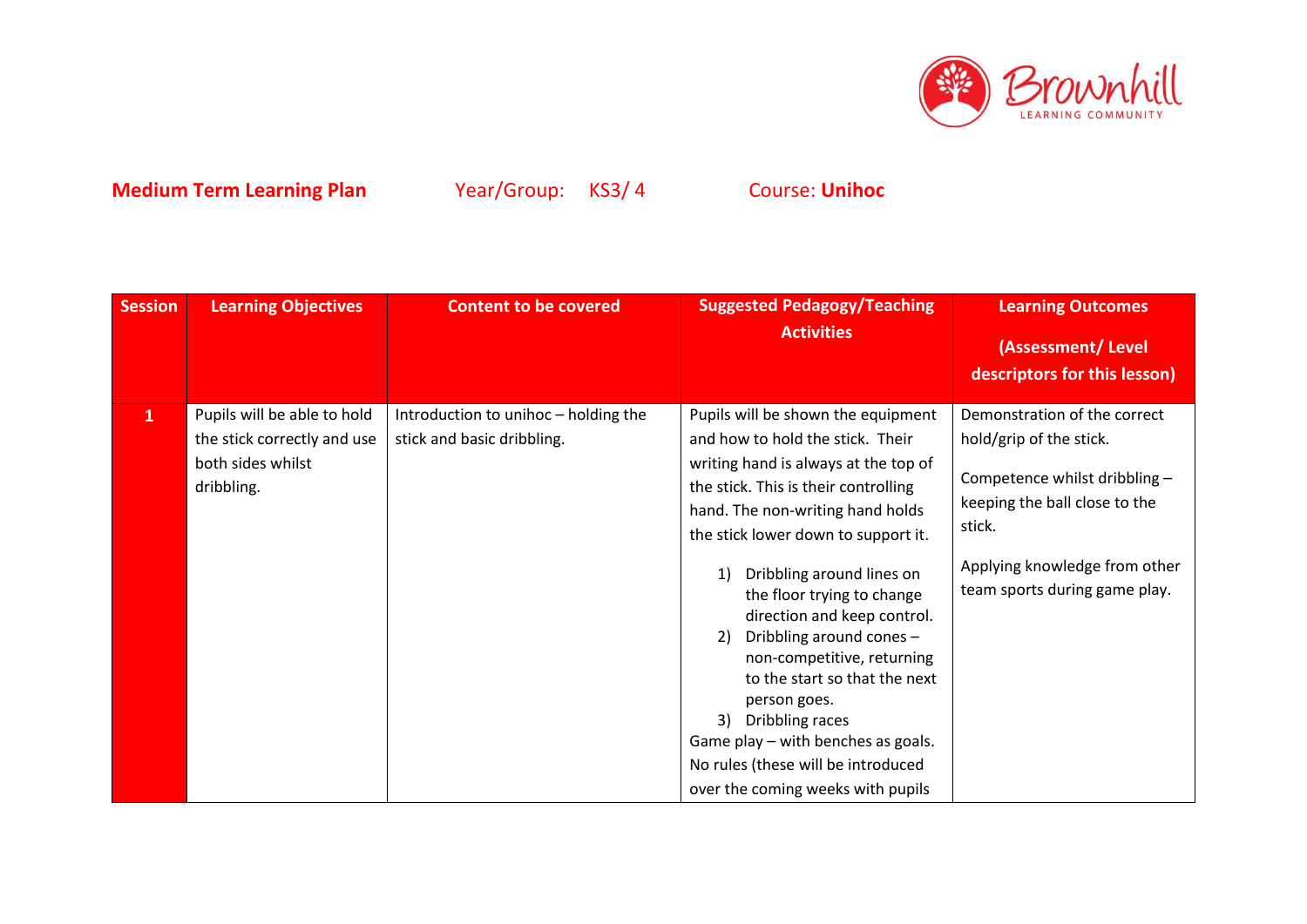

|                |                                                                                                     |                                                                     | being able to draw information from<br>other invasive games that they<br>know already e.g. football and field<br>hockey).                                                                                                                                                                                                                                                                                                                                                                                                                                          |                                                                                                                                                                                                            |
|----------------|-----------------------------------------------------------------------------------------------------|---------------------------------------------------------------------|--------------------------------------------------------------------------------------------------------------------------------------------------------------------------------------------------------------------------------------------------------------------------------------------------------------------------------------------------------------------------------------------------------------------------------------------------------------------------------------------------------------------------------------------------------------------|------------------------------------------------------------------------------------------------------------------------------------------------------------------------------------------------------------|
| $\overline{2}$ | To be able to<br>demonstrate a successful<br>push pass, both<br>cooperatively and<br>competitively. | Push pass<br>Will be able to demonstrate an<br>effective push pass. | Introduction to basic rules e.g. stick<br>height can become dangerous and<br>not to use their feet.<br>Warm up. Dribbling practice<br>1)<br>around the hall followed by<br>stretches using the stick.<br>Demonstration of the push<br>2)<br>pass where the stick is<br>already in contact with the<br>ball/puck and there is no<br>backswing. Weight transfer<br>from back to front foot.<br>Point the stick in the<br>direction you wish the<br>object to go. Done correctly<br>the ball/puck will travel<br>quickly over the floor in the<br>direction required. | Demonstration of a correct<br>push pass including weight<br>transfer during practice.<br>Successful use of the push pass<br>during game play.<br>Knowledge of rule relating to<br>stick height for safety. |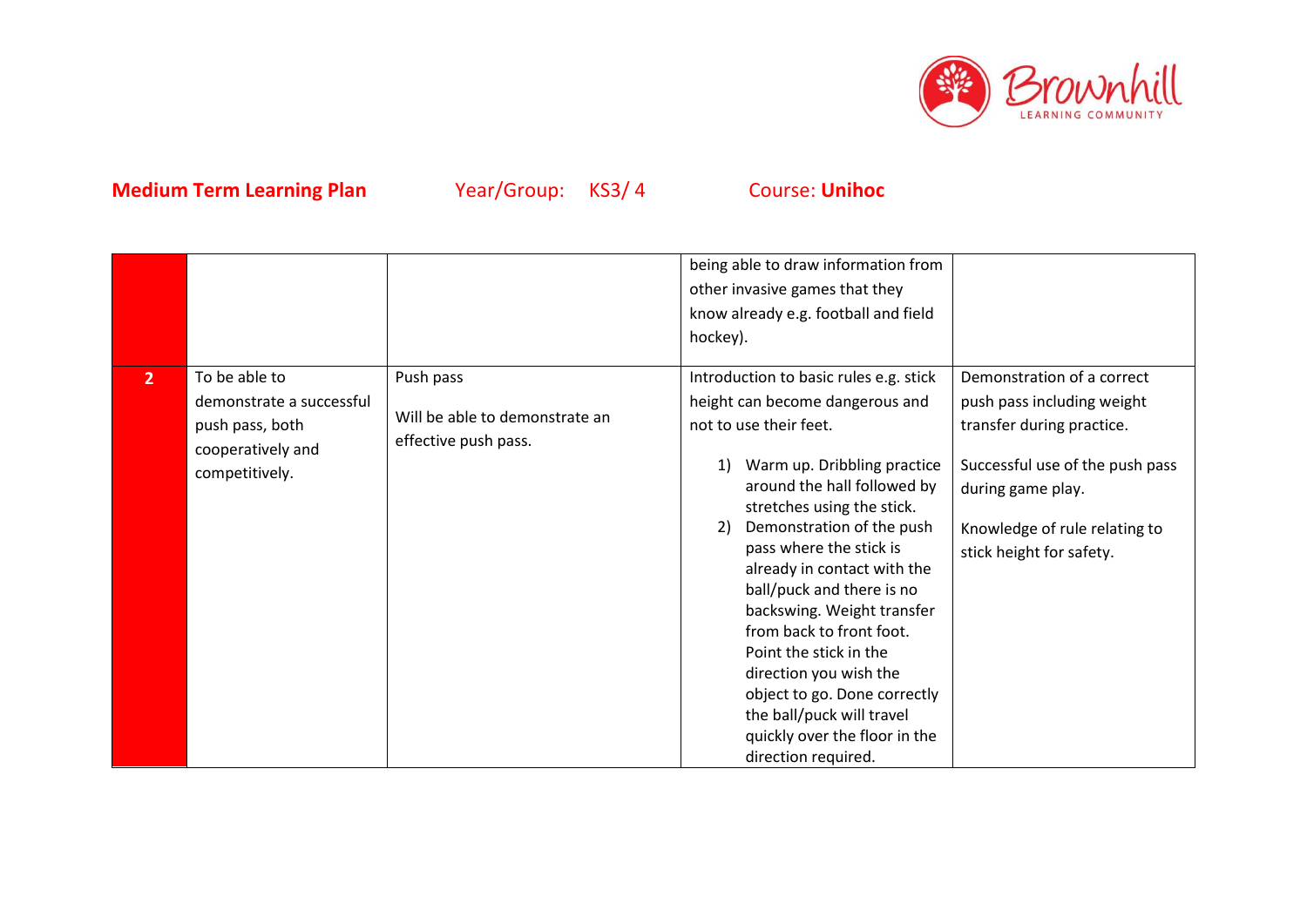

|              |                                                                                            |                                                           | Game play - pupils will be given<br>extra behaviour points for using the<br>push pass effectively during the<br>game.                                                                                                                                                                                                                                                                                                                                                                                                                                                                                                               |                                                                                                                                                                                                                                                                                          |
|--------------|--------------------------------------------------------------------------------------------|-----------------------------------------------------------|-------------------------------------------------------------------------------------------------------------------------------------------------------------------------------------------------------------------------------------------------------------------------------------------------------------------------------------------------------------------------------------------------------------------------------------------------------------------------------------------------------------------------------------------------------------------------------------------------------------------------------------|------------------------------------------------------------------------------------------------------------------------------------------------------------------------------------------------------------------------------------------------------------------------------------------|
| $\mathbf{3}$ | To be able to<br>demonstrate a successful<br>hit, both cooperatively<br>and competitively. | <b>Hitting</b><br>Correct hand position and stick height. | Recap the hold of the stick<br>1)<br>and the push pass. Rules<br>were that the ball must be<br>attached to the stick with<br>no back swing.<br>Introduce the hit. The right<br>2)<br>hand slides up the stick to<br>join the left hand at the top.<br>There is back swing which is<br>allowed up to the waist but<br>no higher. As the pupil<br>prepares to hit the ball, step<br>forward with the left foot<br>and swing the stick to try to<br>contact the ball. The follow<br>through of the stick is not<br>allowed above the waist. NB<br>it is advisable to make the<br>swing of the stick much<br>lower to keep other pupils | Correct hand position on the<br>stick during practice.<br>Height of stick swing at a safe<br>level.<br>Explaining stick, swing height<br>rule.<br>Demonstration of hand<br>movement up the stick during<br>practice and game play.<br>Successful 'hit' used during<br>small sided games. |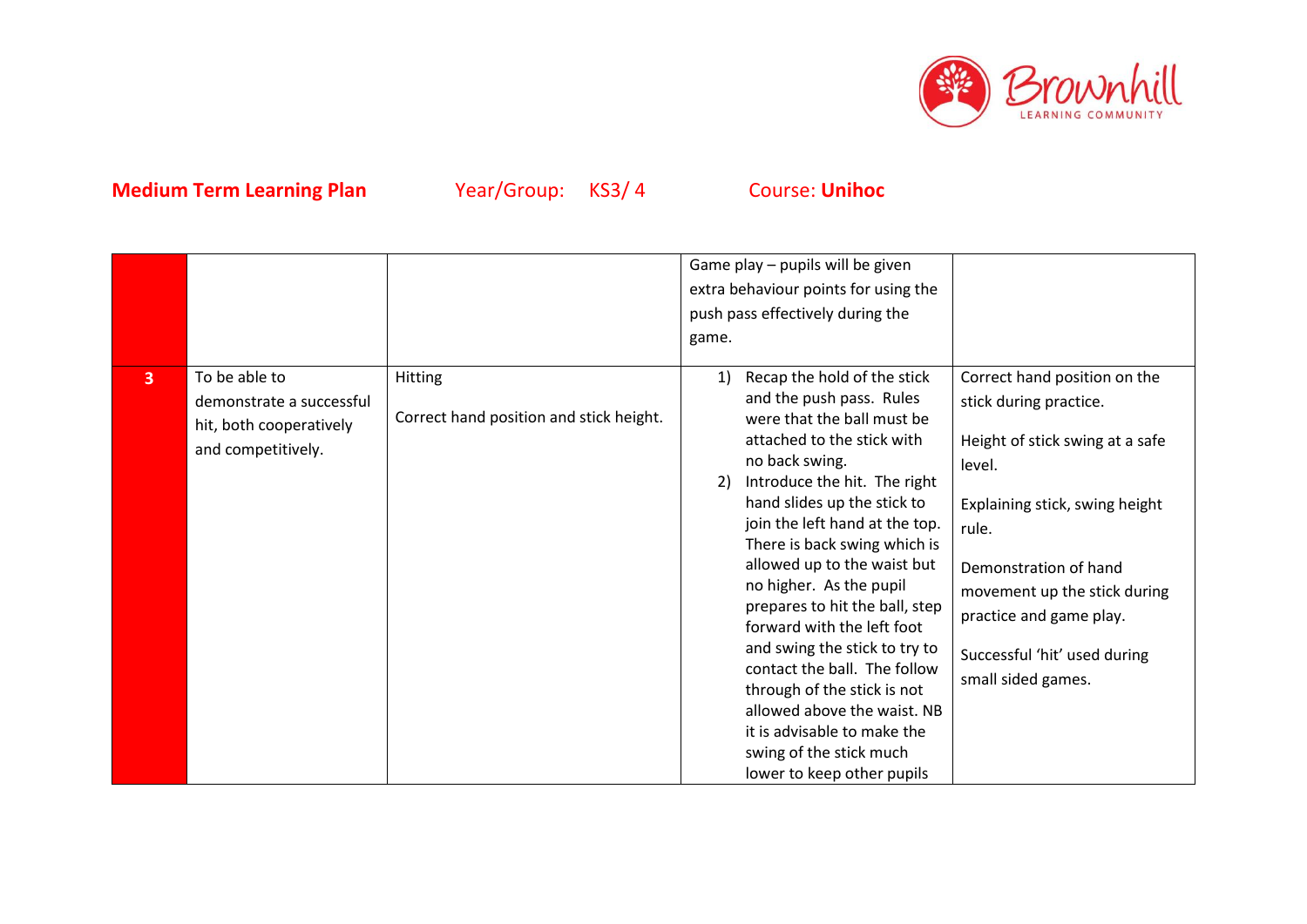

|  | safe e.g. not above the           |
|--|-----------------------------------|
|  | knee.                             |
|  | Let the pupils practice<br>3)     |
|  | against a space on the wall,      |
|  | trying to get the ball to         |
|  | return to them. Keep              |
|  | pointing out the hand             |
|  | position, the step through        |
|  | and the height of the stick.      |
|  | Activity - the dribbling<br>4)    |
|  | games adapted from                |
|  | Hockey, with the players          |
|  | dribbling through the cones       |
|  | to one end, turning,              |
|  | dribbling part way back and       |
|  | then hitting the ball to the      |
|  | next player.                      |
|  | Small games $-2v2$ or $3v3$<br>5) |
|  | with benches as the goals.        |
|  | Winning pair/team stay on.        |
|  | Warm down - dribbling around the  |
|  | lines of the court.               |
|  |                                   |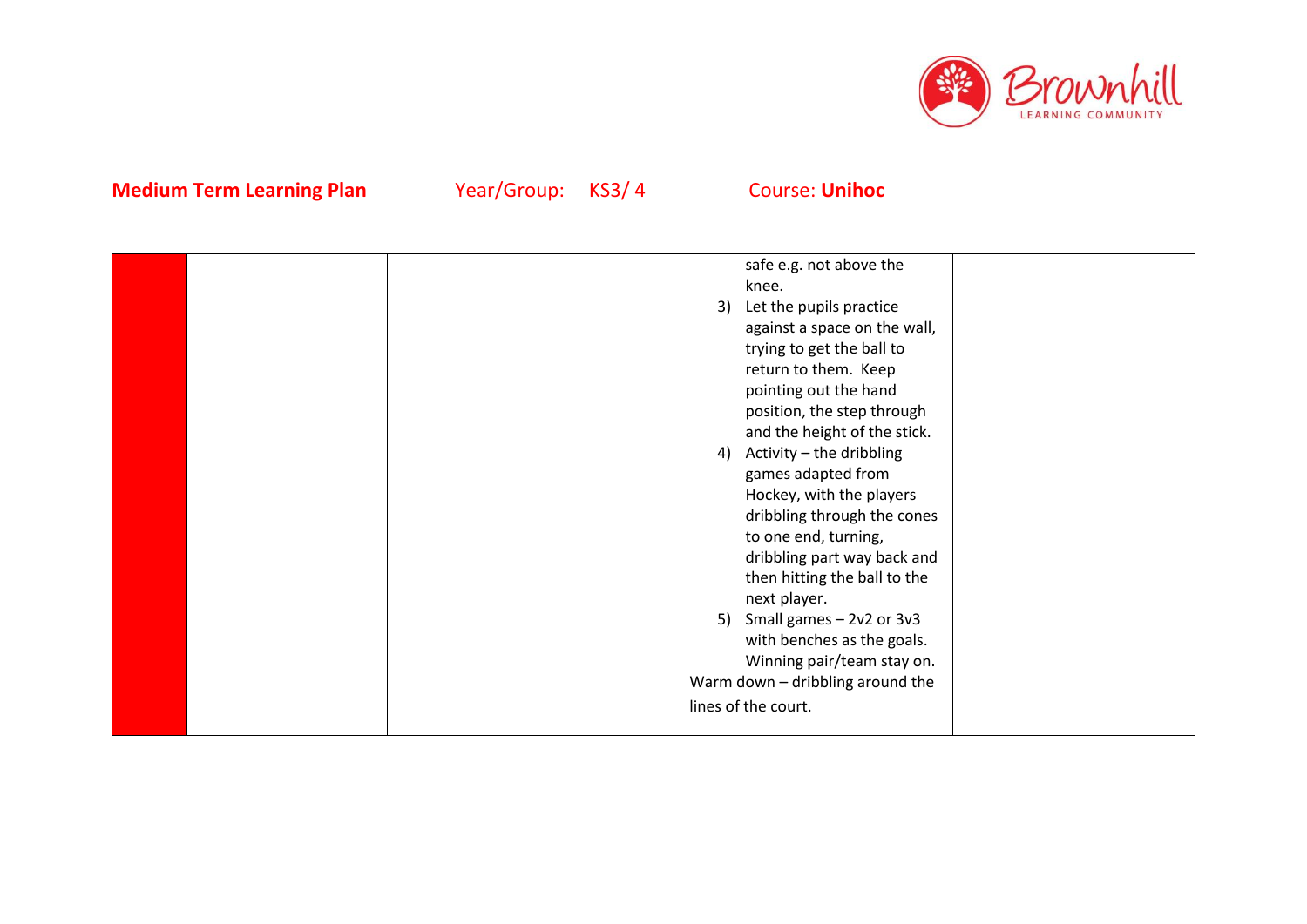

| 4 | Pupils will be able to   | Stopping - Hand position and stick     | 1) | Recap the hold of the stick                             | Whilst practising, making an    |
|---|--------------------------|----------------------------------------|----|---------------------------------------------------------|---------------------------------|
|   | demonstrate both ways of | height.                                |    | and the hit from the last                               | informed decision which stop of |
|   | stopping the ball. Then  |                                        |    | lesson.                                                 | the ball is best for them.      |
|   | choose the best one to   | Long and Short Barrier stopping of the | 2) | How do we stop the ball?                                |                                 |
|   | use during game play.    | ball.                                  |    | There are two ways. Either                              | Showing understanding of when   |
|   |                          |                                        |    | crouch down and hold the<br>stick close to and parallel | it might be best to use a long  |
|   |                          |                                        |    | with the floor. There is a                              | barrier stop during game play.  |
|   |                          |                                        |    | danger that the ball can flick                          | (Whilst defending a shot on     |
|   |                          |                                        |    | up and hit you. Or act as                               | goal).                          |
|   |                          |                                        |    | though you are doing the                                |                                 |
|   |                          |                                        |    | push pass in reverse. With                              | Demonstration and use of stops  |
|   |                          |                                        |    | your weight on your front                               | during small sided game play.   |
|   |                          |                                        |    | foot, reach towards the                                 |                                 |
|   |                          |                                        |    | incoming ball with the stick.                           |                                 |
|   |                          |                                        |    | Just as it is about the touch                           |                                 |
|   |                          |                                        |    | the stick, transfer the                                 |                                 |
|   |                          |                                        |    | weight backwards on to the                              |                                 |
|   |                          |                                        |    | other foot and bring the                                |                                 |
|   |                          |                                        |    | stick backwards. The ball                               |                                 |
|   |                          |                                        |    | should be trapped by the                                |                                 |
|   |                          |                                        |    | stick. (It is like catching a                           |                                 |
|   |                          |                                        |    | ball where you would bring                              |                                 |
|   |                          |                                        |    | it in towards your body to                              |                                 |
|   |                          |                                        |    | take the speed off it).                                 |                                 |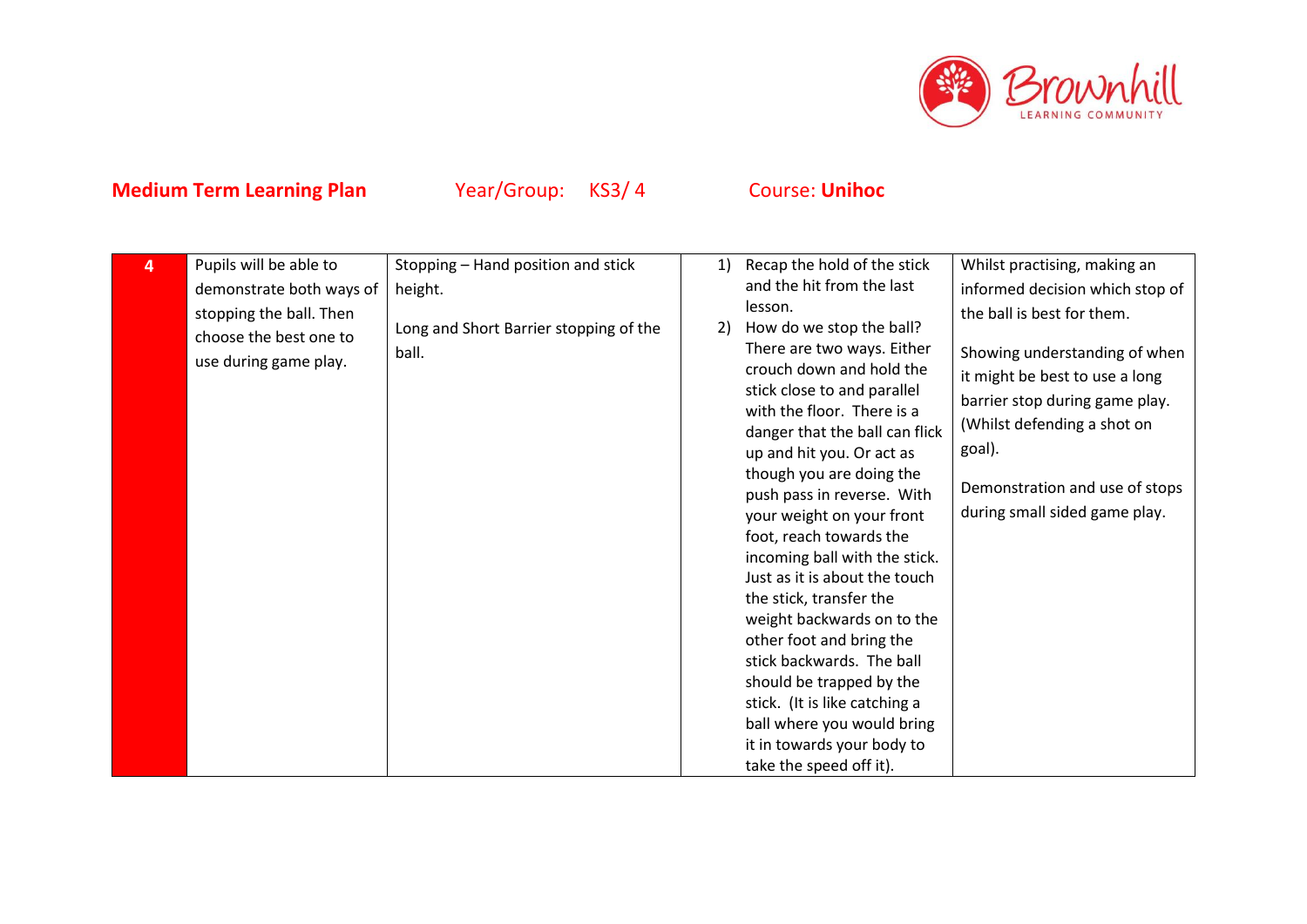

|   |                                                                                                                               |                                                                                                  | Let the pupils practice in<br>3)<br>pairs and let them decide<br>which one they prefer.<br>Activity - the dribbling<br>4)<br>games adapted for Hockey,<br>with the players dribbling<br>through the cones to one<br>end, turning, dribbling part<br>way back and then hitting<br>the ball to the next player.<br>The receiving player will get<br>extra points for using one of<br>the Stops successfully.<br>Small games $-2v2$ or $3v3$<br>5)<br>with benches as the goals.<br>Winning pair/team stay on.<br>Warm down - dribbling around the<br>lines of the court. |                                                                                                                                      |
|---|-------------------------------------------------------------------------------------------------------------------------------|--------------------------------------------------------------------------------------------------|------------------------------------------------------------------------------------------------------------------------------------------------------------------------------------------------------------------------------------------------------------------------------------------------------------------------------------------------------------------------------------------------------------------------------------------------------------------------------------------------------------------------------------------------------------------------|--------------------------------------------------------------------------------------------------------------------------------------|
| 5 | To demonstrate how to<br>complete a successful<br>short corner during game<br>play, both defensively and<br>whilst attacking. | Short Corners - These are awarded for<br>an infringement in the circle by the<br>defending team. | Recap the hold of the stick<br>1)<br>to stop the ball from the last<br>lesson (2 ways).<br>Explain that hockey has two<br>2)<br>types of corners. The first is<br>the same as football where<br>a defender puts the ball out                                                                                                                                                                                                                                                                                                                                           | Understanding of the two types<br>of corner used during game<br>play.<br>Demonstration of play of the<br>ball during a short corner. |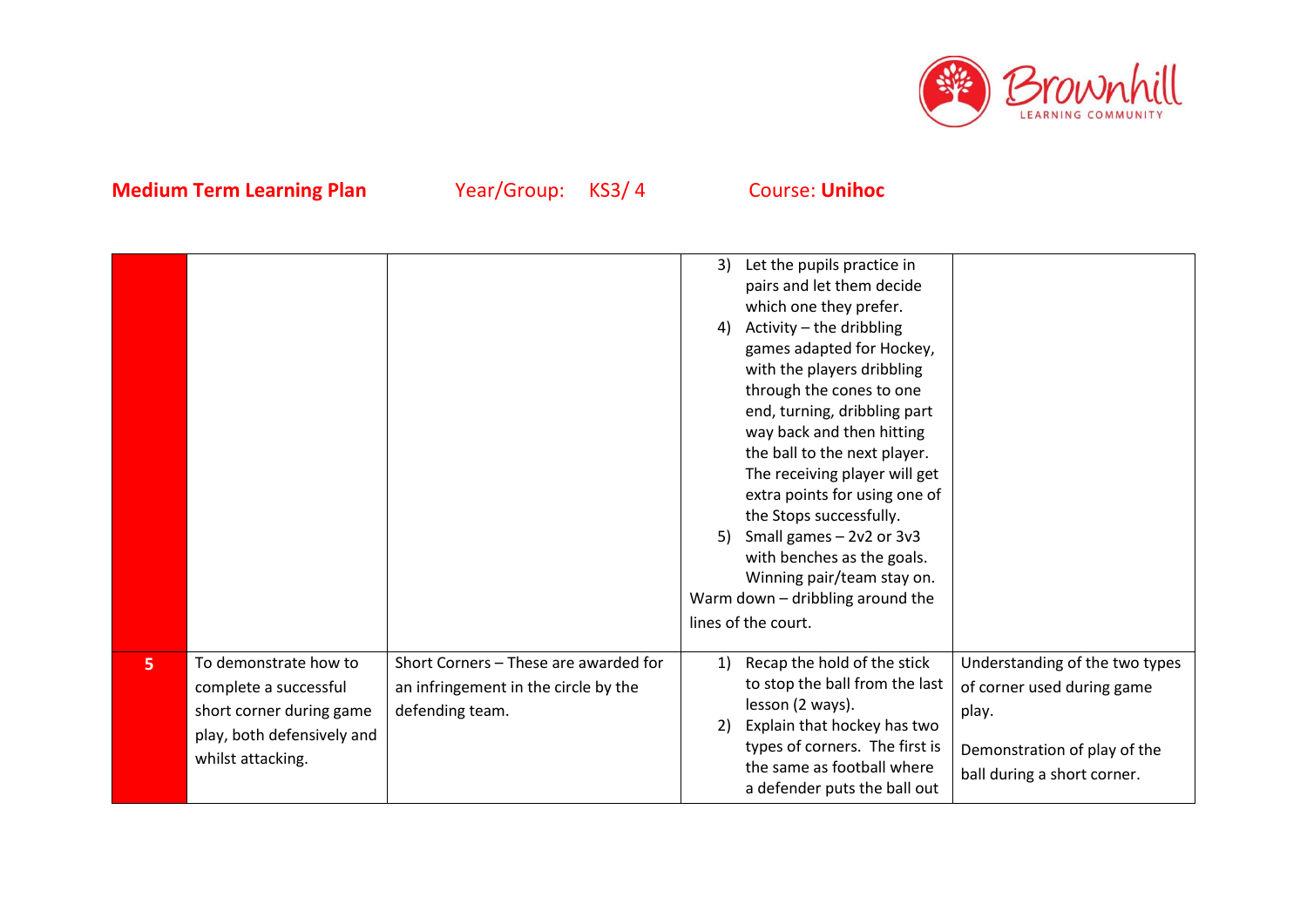

| Whereas a penalty flick would be given | of play over the goal line;<br>Ability to demonstrate         |
|----------------------------------------|---------------------------------------------------------------|
| the second is more                     |                                                               |
| if a defender caused an infringement   | defensive and attacking<br>complicated and is used            |
| that stopped a goal.                   | positions during short corners.                               |
|                                        | when a defender causes an                                     |
|                                        | infringement in the circle<br>Explanation of rules related to |
|                                        | but, does not directly stop a<br>short corners and ability to |
|                                        | goal. One attacker places<br>referee the game.                |
|                                        | the ball on the corner of the                                 |
|                                        | circle. The rest of the                                       |
|                                        | attackers spread out along                                    |
|                                        | the circle edge. When the                                     |
|                                        | ball is hit to the attackers it                               |
|                                        | must leave the circle and be                                  |
|                                        | stopped still. Then the ball                                  |
|                                        | can be taken back into the                                    |
|                                        | circle to be shot at goal.                                    |
|                                        | The defenders $-$ they line up                                |
|                                        | along the goal line. Once                                     |
|                                        |                                                               |
|                                        | the ball has been hit they                                    |
| rush out to defend.                    |                                                               |
| 3)                                     | Activity - Pick two teams to                                  |
|                                        | practice the short corner.                                    |
|                                        | Let them have a go at                                         |
|                                        | defending and attacking the                                   |
|                                        | ball several times - until                                    |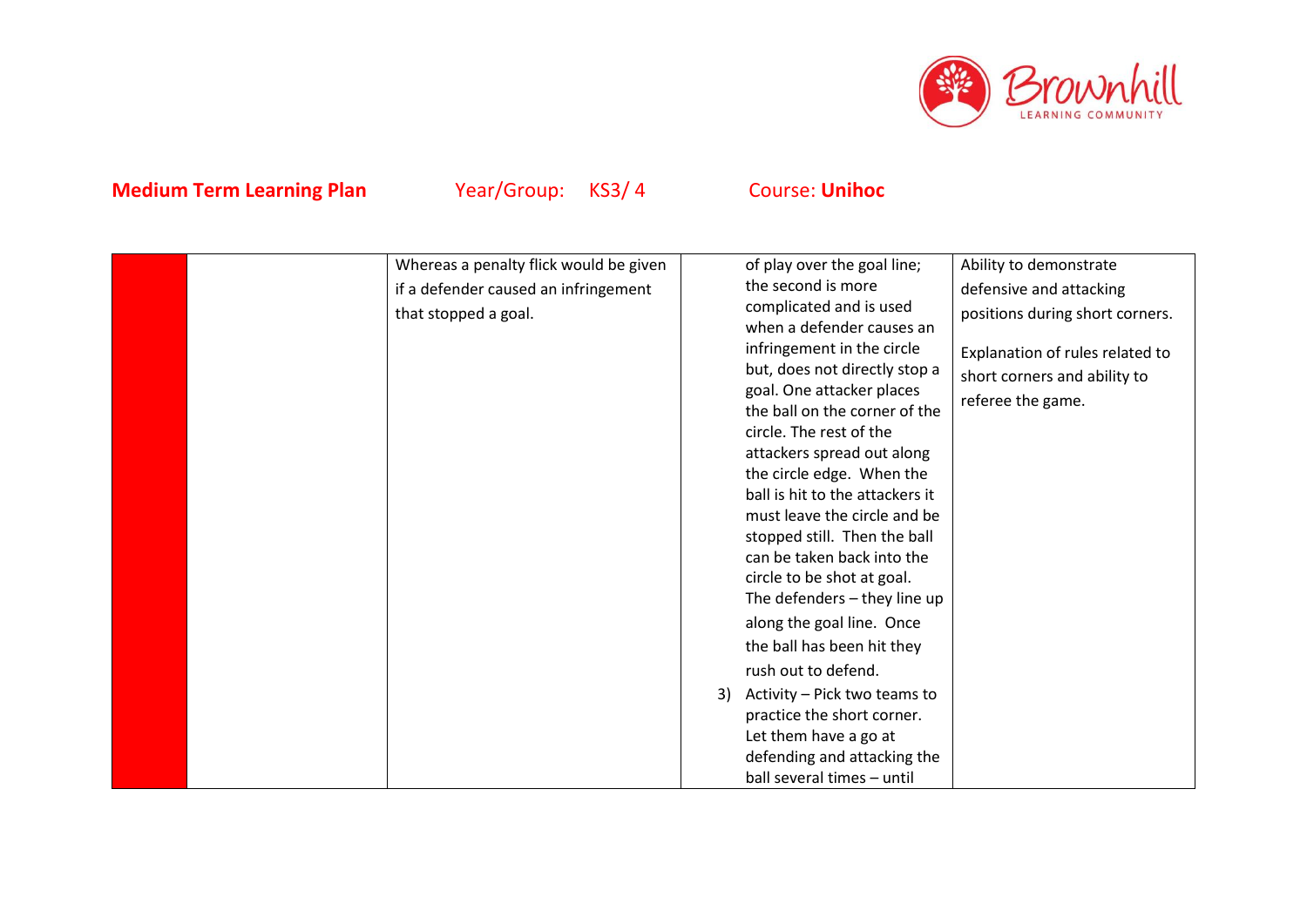

|                |                                                                                                                                      |                                                                                                        | everyone knows what they<br>are doing.<br>Game - ideally have teams<br>4)<br>of three with the winning<br>team staying on. Extra<br>behaviour points for players<br>spotting if there should be a<br>short corner. And for<br>players organising<br>themselves correctly.<br>Warm down - dribbling around the<br>lines of the court.                                                                                                                                                                                                                                                              |
|----------------|--------------------------------------------------------------------------------------------------------------------------------------|--------------------------------------------------------------------------------------------------------|---------------------------------------------------------------------------------------------------------------------------------------------------------------------------------------------------------------------------------------------------------------------------------------------------------------------------------------------------------------------------------------------------------------------------------------------------------------------------------------------------------------------------------------------------------------------------------------------------|
| 6 <sup>1</sup> | To be able to<br>demonstrate all of the<br>learnt skills during game<br>play.<br>Apply their knowledge of<br>the rules successfully. | GAME PLAY - The remainder of the<br>term the pupils are to play games of<br>uni-hoc during the lesson. | Recap the rules that they<br>Knowledge of rules used during<br>1)<br>have learned so far. At this<br>game play.<br>point you can introduce<br>fouls for feet, obstruction,<br>Ability to referee small sided<br>etc. if you so wish.<br>games.<br>Warm up by letting the<br>2)<br>pupils dribble and shoot at a<br>Demonstration of the skills<br>bench in the goal.<br>learned during previous<br>Game - ideally have teams<br>3)<br>sessions.<br>of three with the winning<br>team staying on. Let the<br>Assessment tracker completed.<br>pupils play games for the<br>lesson so that they can |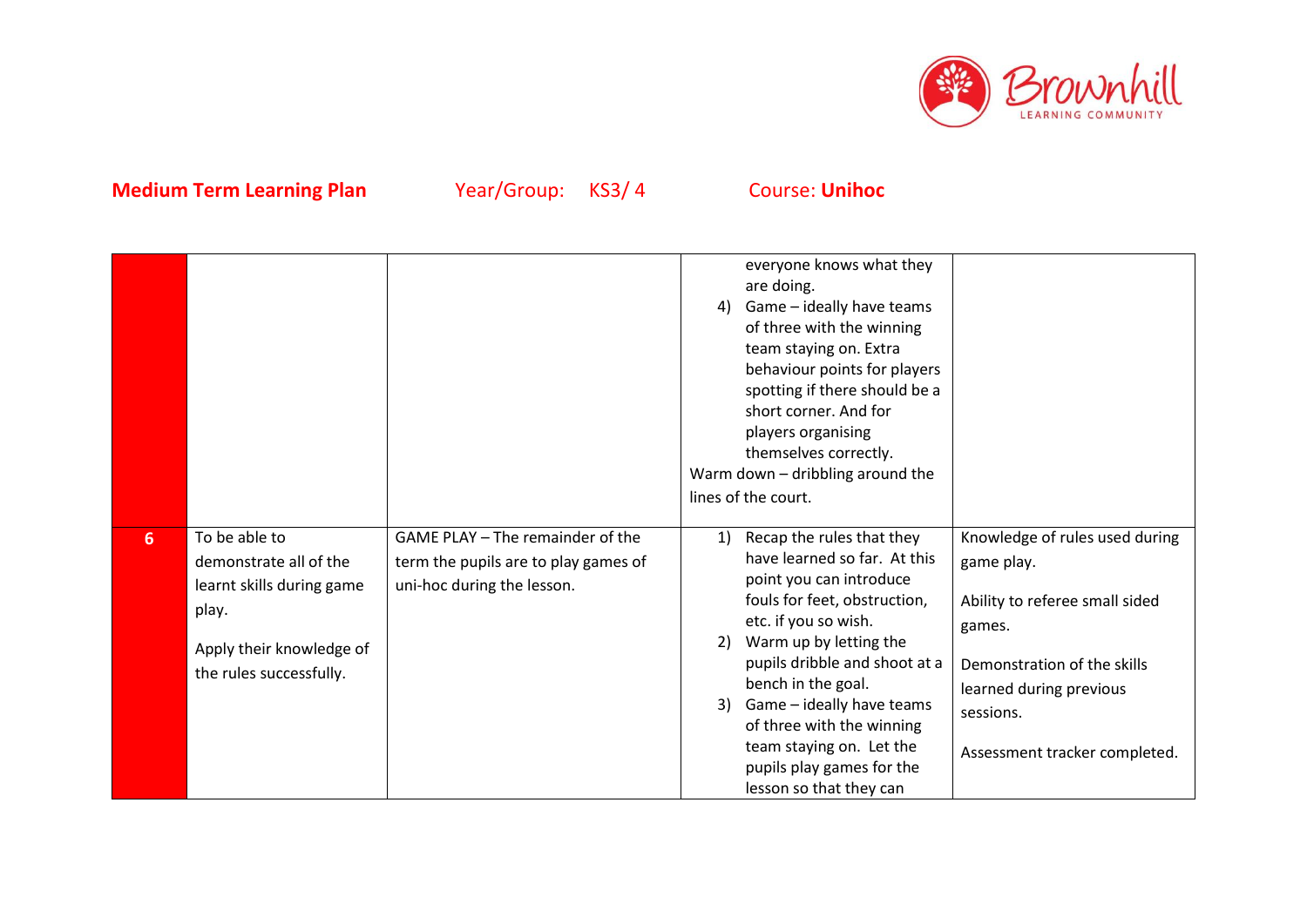

|                |                                                                                                               |                                                                                                                                                                      | show what they have<br>learned. On the board have<br>a grid with skills and names<br>of the players. No doers can<br>tick the grid every time a<br>pupil completes a skill. The<br>one with the most ticks can<br>have extra points.<br>Warm down - dribbling around the<br>lines of the court.                                                                                                                                                                                                                                                                                                                       |
|----------------|---------------------------------------------------------------------------------------------------------------|----------------------------------------------------------------------------------------------------------------------------------------------------------------------|-----------------------------------------------------------------------------------------------------------------------------------------------------------------------------------------------------------------------------------------------------------------------------------------------------------------------------------------------------------------------------------------------------------------------------------------------------------------------------------------------------------------------------------------------------------------------------------------------------------------------|
| $\overline{7}$ | To demonstrate the learnt<br>skills during game play.<br>Apply their knowledge of<br>the rules by refereeing. | GAME PLAY - The remainder of the<br>term the pupils are to play games of<br>uni-hoc during the lesson. Let the<br>players, whilst sitting out, referee the<br>games. | Recap the rules that they<br>Knowledge of rules used during<br>1)<br>have learned so far. At this<br>game play.<br>point you can introduce<br>fouls for feet, obstruction,<br>Ability to referee small sided<br>etc. if you so wish.<br>games.<br>Warm up by letting the<br>2)<br>pupils dribble and shoot at a<br>Demonstration of the skills<br>bench in the goal.<br>learned during previous<br>Game - ideally have teams<br>3)<br>sessions.<br>of three with the winning<br>team staying on. Let the<br>pupils play games for the<br>lesson so that they can<br>show what they have<br>learned. On the board have |